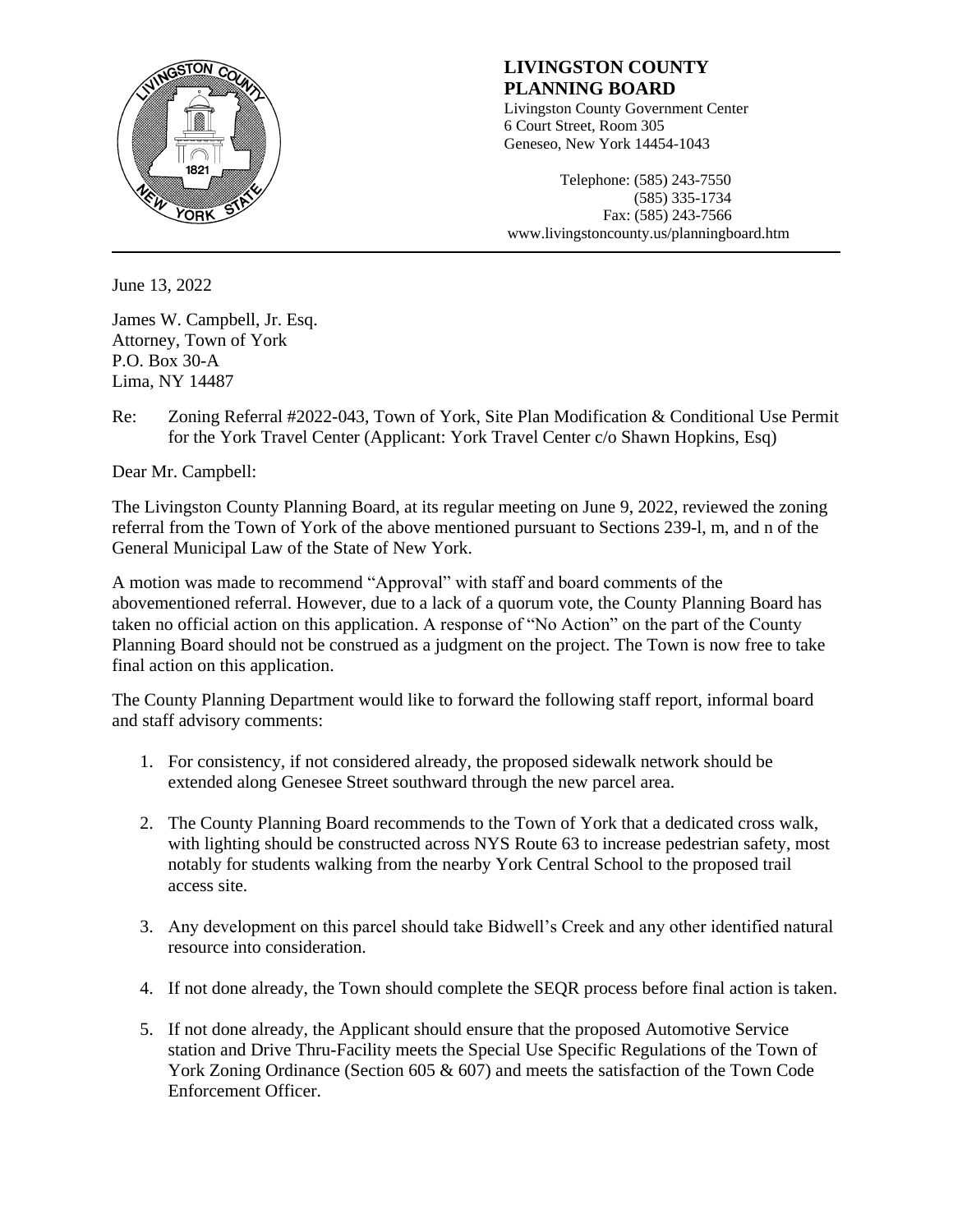- 6. It is unclear on the Site Plan whether there is separation between the auto parking spaces for the recreation trail access and the overnight commercial truck parking area. If not considered already, the Applicant should separate the dedicated recreational trail parking space area and the overnight commercial trucking area with a physical barrier.
- 7. If not done already, the Applicant should ensure that all residences are adequately buffered, including residences to the south portion of the project along the new trail parking lot.
- 8. The Town may wish to require the Applicant to leave some trees near the south and western property line to buffer the adjacent residential uses. The Applicant should ensure all buffering is in conformance with Town Zoning Ordinance Section 520, and show all forested areas on the Site Plan.
- 9. The Site Plan submitted to the County shows a different trail alignment than the amended Site Plan. If not done already, the Applicant should update the Snow Storage Plan to reflect the amended Site Plan.

Thank you for submitting the proposed for County Planning Board review. If you have any questions regarding this referral, please do not hesitate to call me or Deputy Planning Director Heather Ferrero at 243-7550.

Sincerely,

Shawn Rooney Planner

cc: Alexander W. Pierce, Chairman, Livingston County Planning Board Gerald Deming, Supervisor, Town of York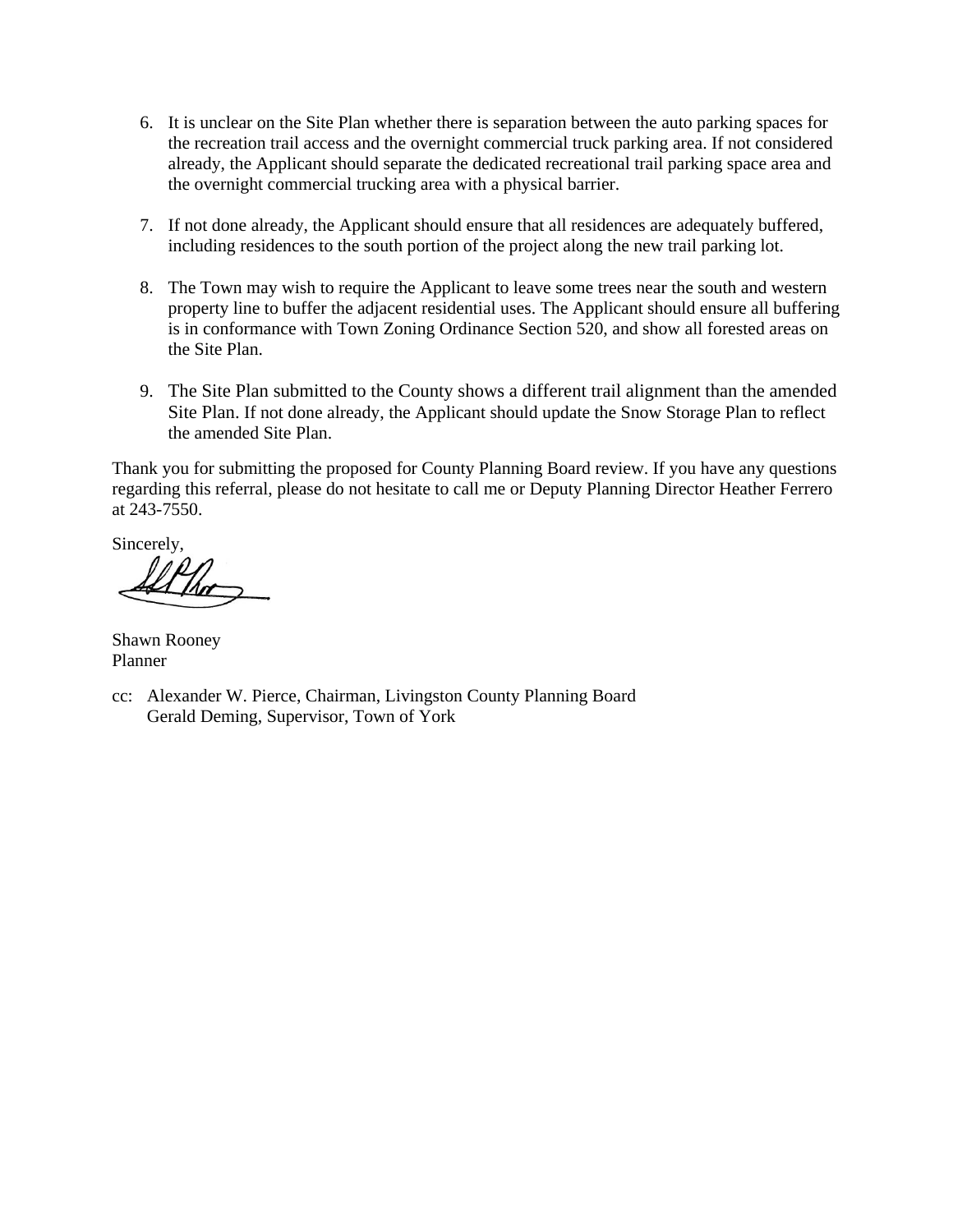## **STAFF REPORT**

# **Zoning Referral #2022-043, Town of York Site Plan Modification & Conditional Use Permit for the York Travel Center (Applicant: York Travel Center c/o Shawn Hopkins, Esq)**

#### **June 9, 2022**

## **Description of the Proposal**

The Town of York is reviewing an updated Site Plan proposal for the construction of an approximately 6,600 sq. ft convenience store, general automobile fueling stations, commercial truck filling stations, an overnight truck parking area, an ATM drive thru lane, and a Tim Hortons fast food restaurant with a supporting drive through facility on an approximately 12.2-acre site (formerly 11.7 acres) at the intersection of NYS Route 63 (Genesee Street) and 36 (Main Street) within the Hamlet of Greigsville. (Tax Map IDs# 61.1-53.22 & 70.05-1-9.21).

At the March 10, 2022 Livingston County Planning Board meeting, a motion to recommend "Approval" (ZR# 2022-011) of the original Site Plan with Staff and board comments was made.

Most notably, the County Planning Board issued comments back to the Applicant and the Town of York concerning pedestrian access and safety to the proposed recreational trail at the north eastern area of the overnight tractor trailer parking lot. The trail was formerly blocked by two proposed tractor trailer parking spots.

According to the application materials, there is a pending purchase and combination of 2551 Genesee Street (NYS Route 63) with the proposed fueling / convenience store parcel. The existing curb cut will be used for a seven-space auto parking lot to access the trail recreational amenities. According to the Town, the house on the parcel will be demolished.

The Applicant details the reduction of tractor trailer parking from 17 to 10 spaces on the eastern parking lot, with the addition of nine, 40 ft by 12 ft "Alternative Vehicle" Spaces for RV's and auto truck / trailer parking.

Other notable updates include an extension of two sidewalks that will connect to the proposed convenience store, and an extended ATM drive thru lane. The Town of York Planning Board has a meeting scheduled for June 22, 2022.

# **INTER-COMMUNITY & COUNTY-WIDE ISSUES**

- **1. Municipal Notification.** The proposed property is not within 500 feet of the boundary of a village, town, county, state park or parkway. Planning Staff believes that the proposed does not require municipal notification, per Town Law § 264, or NYS Law § 239-nn.
- **2. Traffic & Pedestrian Safety.** The proposed is located adjacent to NYS Routes 36 & 63 in the Hamlet of Greigsville. Identified in the *Livingston County Transportation Connectivity*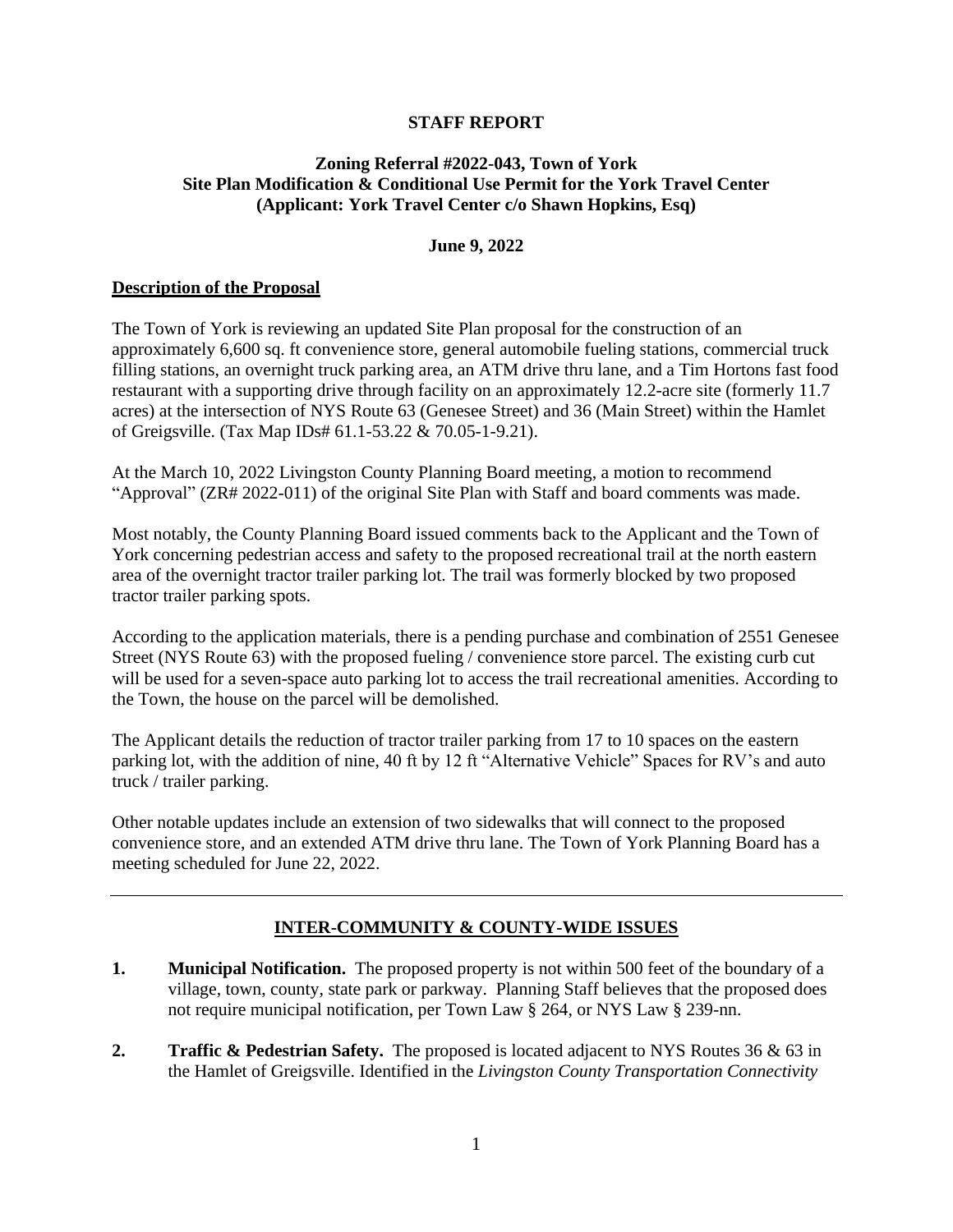*Plan*, pedestrian access is an inter-community concern given this proposal's proximity within the Hamlet of Greigsville.

The *2006 Town of York Comprehensive Plan Update*, and the *2018 Hamlet of Greigsville Transportation Plan*, identified the need to increase pedestrian safety by recommending:

- Improving pedestrian safety by reducing speeding
- The construction of sidewalks throughout the Hamlet of Greigsville
- The installation of dedicated right and left turn lanes specifically at the intersection of NYS Route 36 and 63.
- Access curbing and crosswalks
- The Town of York Comprehensive Plan outlines a plan to request that the NYS DOT institute traffic calming measures by installing signage and traffic signaling at the NYS Route 63 & 36 intersection

Specific to the proposal, the Applicant has submitted, based on the recommendations made within the Applicants Traffic Study reviewed with the previous referral, a Permit Plan for Pedestrian Facility Improvements with the NYS DOT. The Applicant has outlined a proposal to include following traffic calming measures and pedestrian safety in the project:

- Concrete sidewalks, and pedestrian ramps
- Embedded sidewalk detectable warning units
- Pedestrian Pavement stripping
- Pedestrian crosswalk signal and push button pull boxes
- Pedestrian push button instructional signage
- Signage for speed limits and no Parking along street

*Advisory Comment:* For consistency*,* if not considered already, the proposed sidewalk network should be extended along Genesee Street southward through the new parcel area.

- **3. Agricultural District #1.** The proposed is not included in Ag District #1, and it is not within 500 feet of property within Ag District #1.
- **4. DAN Plan.** The DAN Plan encourages municipal land use development to take place in a rational manner and to be consistent with its surroundings.
- **5. Natural Resources Inventory.** Bidwell's Creek is located at the northern end of the proposed project.

*Advisory Comment:* Any development on this parcel should take this natural resource into consideration.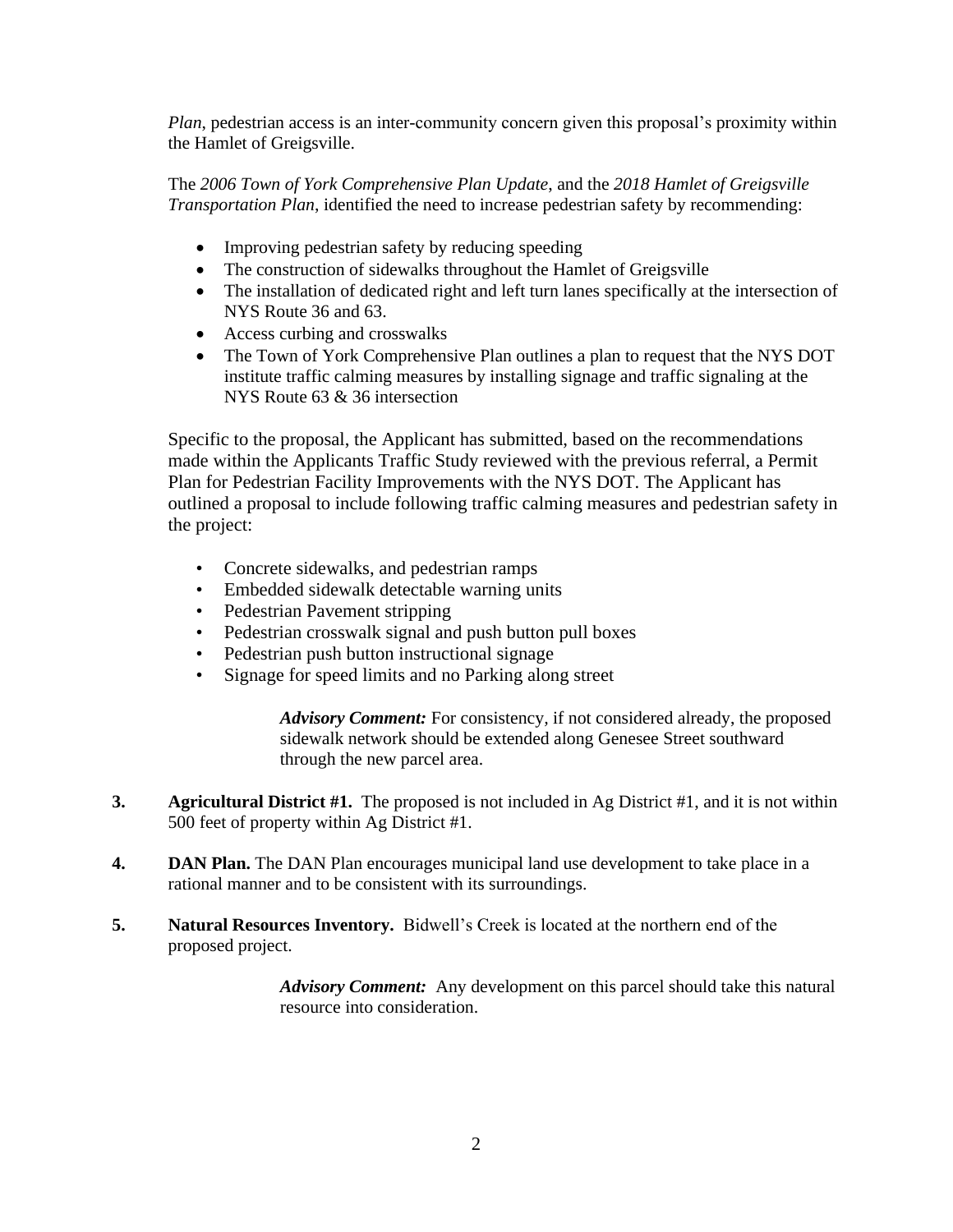### **Local Issues**

**\_\_\_\_\_\_\_\_\_\_\_\_\_\_\_\_\_\_\_\_\_\_\_\_\_\_\_\_\_\_\_\_\_\_\_\_\_\_\_\_\_\_\_\_\_\_\_\_\_\_\_\_\_\_\_\_\_\_\_\_\_\_\_\_\_\_\_\_\_\_\_\_\_\_\_\_\_\_\_\_\_**

**1. SEQR.** Planning Staff believes that the proposed is an Unlisted Action under SEQR because it is not listed as a Type I or Type II Action. The Applicant has submitted an amended Full Environmental Assessment Form for the Town to review.

> *Advisory comment:* If not done already, the Town should complete the SEQR process before final action is taken.

- **2. Land Use Compatibility.** The surrounding land uses are commercial, educational, and residential in nature.
- **3. Zoning.** The proposed is located in the Commercial Zoning District (C). According to the Town of York Zoning Ordinance, the purpose of the Commercial District (C) is to "encourage commercial development in areas designated in the 2006 Town Comprehensive Plan. The Commercial District is established to provide areas for intensive commercial activities that primarily depend upon a large volume of vehicular traffic and serve the daily shopping needs of the community. This District encourages controlling access to commercial areas from the main routes of travel to minimize conflicts between local residents and heavy truck traffic." Per the Town of York Zoning Ordinance, Automotive Service Stations and Restaurants with Drive Thru-Facilities are a Specially Permitted Use within the Commercial District (C).

| <b>Bulk Regulations</b> |                    |                 |                                  |
|-------------------------|--------------------|-----------------|----------------------------------|
|                         | <b>Regulations</b> | <b>Proposed</b> | <b>Meets</b><br><b>Ordinance</b> |
| <b>Min Lot Size</b>     | $0.92$ acres       | 12.2 acres      | <b>Yes</b>                       |
| <b>Max Lot</b>          | 70 % or 8.19       | $+/-6.95$ acres | Yes                              |
| Coverage                | acres              |                 |                                  |
| <b>Min. Front</b>       | 50 ft.             | 104 ft.         | Yes                              |
| <b>Setback</b>          |                    |                 |                                  |
| Min. Side               | $25/50$ ft.        | 122.48 ft.      | Yes                              |
| <b>Setback</b>          |                    |                 |                                  |
| <b>Min. Rear</b>        | $25/50$ ft.        | $>730$ ft.      | Yes                              |
| <b>Setback</b>          |                    |                 |                                  |
| <b>Max Height</b>       | 35 ft.             | 24 ft.          | Yes                              |
| <b>Min Frontage</b>     | 150 ft.            | $>175.25$ ft.   | Yes                              |
| $/$ ROW                 |                    |                 |                                  |

*Advisory Comment:* If not done already, the Applicant should ensure that the proposed Automotive Service station and Drive Thru-Facility meets the Special Use Specific Regulations of the Town of York Zoning Ordinance (Section 605 & 607) and meets the satisfaction of the Town Code Enforcement Officer.